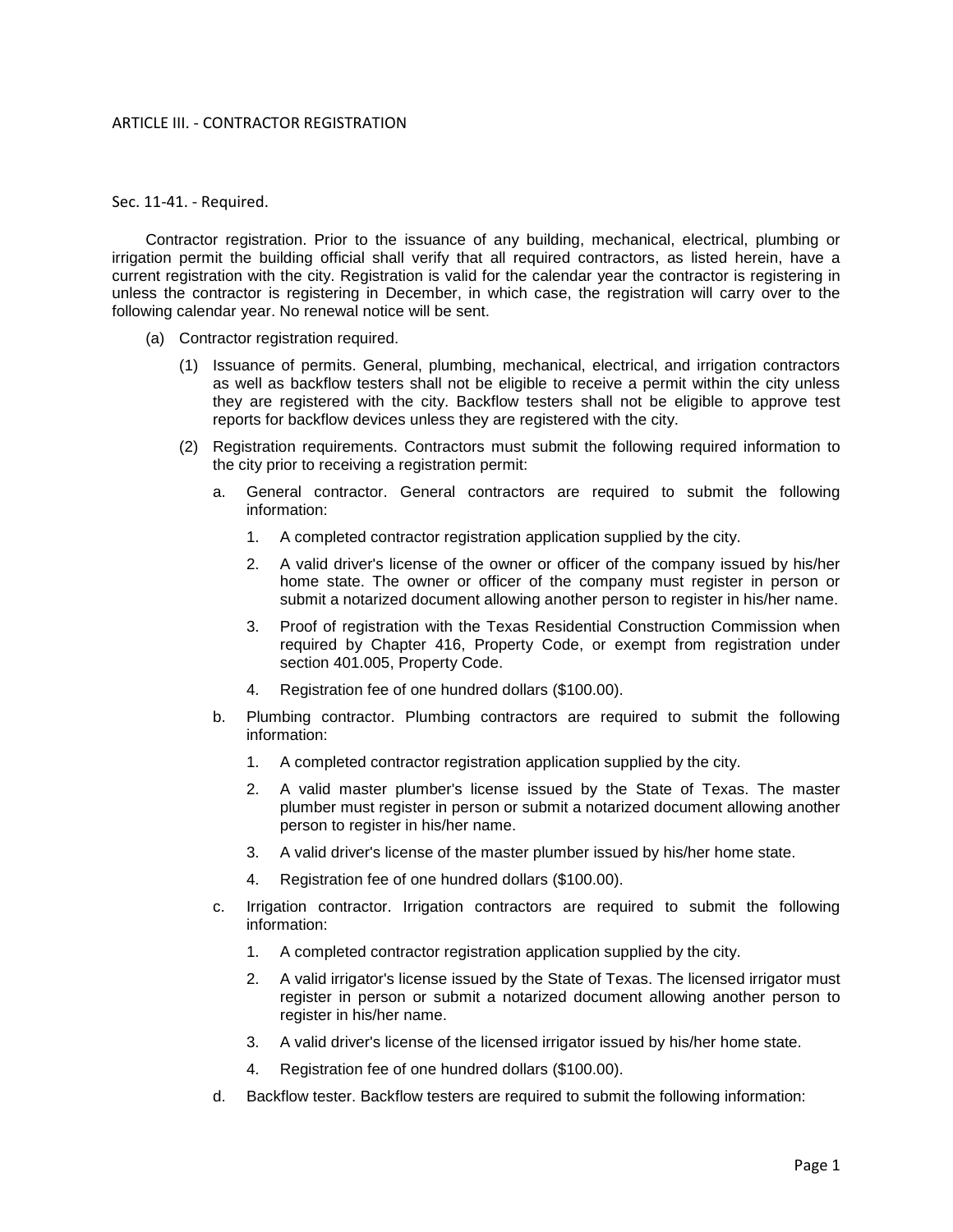- 1. A completed contractor registration application supplied by the city.
- 2. A valid backflow tester certification issued by the State of Texas. The certified backflow tester must register in person or submit a notarized document allowing another person to register in his/her name.
- 3. A valid driver's license of the certified backflow tester issued by his/her home state.
- 4. A document verifying that the test gauges have been calibrated within the past twelve (12) months.
- 5. Registration fee of one hundred dollars (\$100.00).
- e. Mechanical contractor. Mechanical contractors are required to submit the following information:
	- 1. A completed contractor registration application supplied by the city.
	- 2. A valid mechanical license issued by the State of Texas. The licensed mechanical contractor must register in person or submit a notarized document allowing another person to register in his/her name.
	- 3. A valid driver's license of the licensed mechanical contractor issued by his/her home state.
	- 4. Registration fee of one hundred dollars (\$100.00).
- f. Electrical contractor. Electrical contractors are required to submit the following information:
	- 1. A completed contractor registration application supplied by the city.
	- 2. A valid electrical contractors license issued by the State of Texas.
	- 3. A valid master electrician's license issued by the State of Texas. The master electrician must register in person or submit a notarized document allowing another person to register in his/her name.
	- 4. A valid driver's license of the master electrician issued by his/her home state.
	- 5. Verification of state required insurance.
	- 6. Registration fee of one hundred dollars (\$100.00).
- (b) Suspension of registration. Any contractor's registration may be suspended by the building official for any of the following reasons:
	- 1. The contractor fails to request and obtain a final inspection prior to the expiration of the permit; or
	- 2. The contractor allows use or occupancy of the structure for which a permit was obtained without first obtaining the required authorization from the city; or
	- 3. The contractor has been found by the building official, in his sole discretion, to have been grossly negligent in the performance of his work; or
	- 4. The contractor has, as solely determined by the building official, jeopardized the safety of the general public, or those at the construction site by actions or inactions of the company; or
	- 5. The contractor has a history of violating ordinances related to building, mechanical, electrical or plumbing safety; or
	- 6. A license that is a requirement to register as a particular contractor has expired, been suspended or revoked; or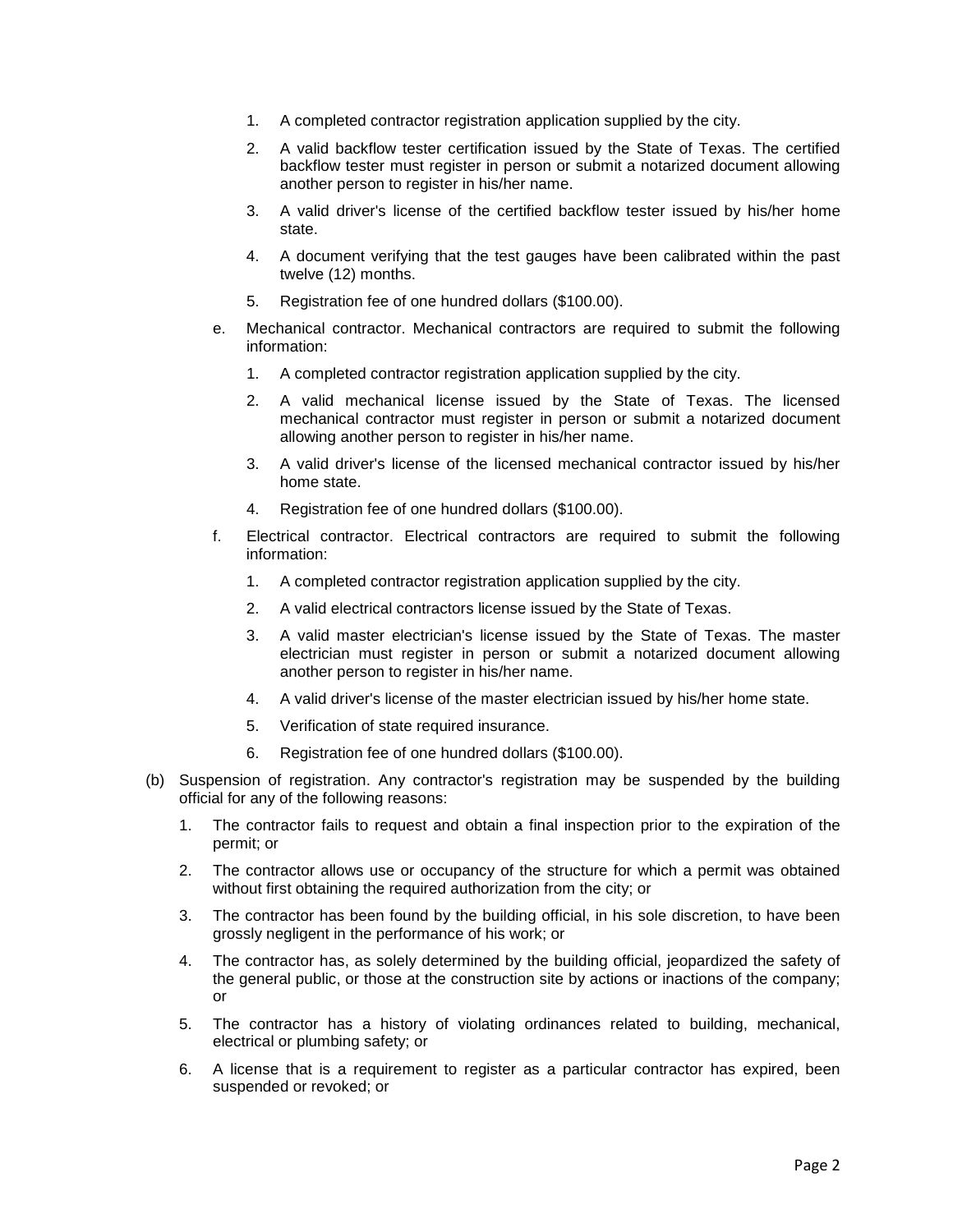- 7. The contractor has submitted any false or misleading information to the city in the registration process.
- (c) Appeal of suspension by building official. Any contractor whose registration has been suspended may appeal the action to the building and standards commission. In the case of an appeal to the building and standards commission, the action of the building official shall stand until the final determination of the appeal is made by the building and standards commission. The appeal must be in writing and filed with the building and standards commission within ten business days of the suspension of the contractor's registration. After hearing the ease, the building and standards commission may take the following action:
	- 1. Affirm the suspension; or
	- 2. Overrule the suspension and reinstate the registration of the contractor; or
	- 3. Affirm the suspension, but waive any or all of the reinstatement requirements set forth in subsection (d) below; or
	- 4. Affirm the suspension and require conditions for reinstatement in addition to those set forth in subsection (d) below, including, but not limited to, prohibiting reinstatement for up to six (6) months.
- (d) Reinstatement of registration. A contractor whose registration has been suspended may reapply for registration if:
	- 1. All circumstances leading to the suspension have been corrected;
	- 2. The contractor reapplies for registration in accordance with this section;
	- 3. The registration fee is paid; and
	- 4. Any additional conditions set by the building and standards commission pursuant to subsection (c)(4) above, have been met.

Exception: Electrical contractor's registration suspensions shall be appealed to the electrical advisory board pursuant to subsection (c), and (d).

Penalty provision. Any person, firm, corporation or business entity violating this section shall be deemed guilty of a misdemeanor, and upon conviction thereof shall be subject to a fine not to exceed the sum of five hundred dollars (\$500.00), unless the violation relates to fire safety, zoning or public health and sanitation, including dumping and refuse, in which the fine shall not exceed the sum of two thousand dollars (\$2,000.00). Each continuing day's violation under this section shall constitute a separate offense. The penal provisions imposed under this section shall not preclude Waxahachie from filing suit to enjoin the violation. Waxahachie retains all legal rights and remedies available to it pursuant to local, state and federal law.

(Ord. No. 2455, 4-7-08; Ord. No. 2474, 7-7-08)

Sec. 11-42. - Certain work exempt from registration requirements.

The following classes of work may be carried out by persons who are not registered electricians:

- (1) The replacement of lamps, fuses and the connection of portable devices to suitable receptacles which have been permanently installed.
- (2) The installation, alteration or repairing of any wiring devices or equipment for the operation of signals or the transmission of intelligence, where such wiring, devices, appliances or equipment operates at a voltage not exceeding thirty (30) volts between conductors and does not include generating or transforming equipment.
- (3) Homeowners performing electrical work permitted by state law.